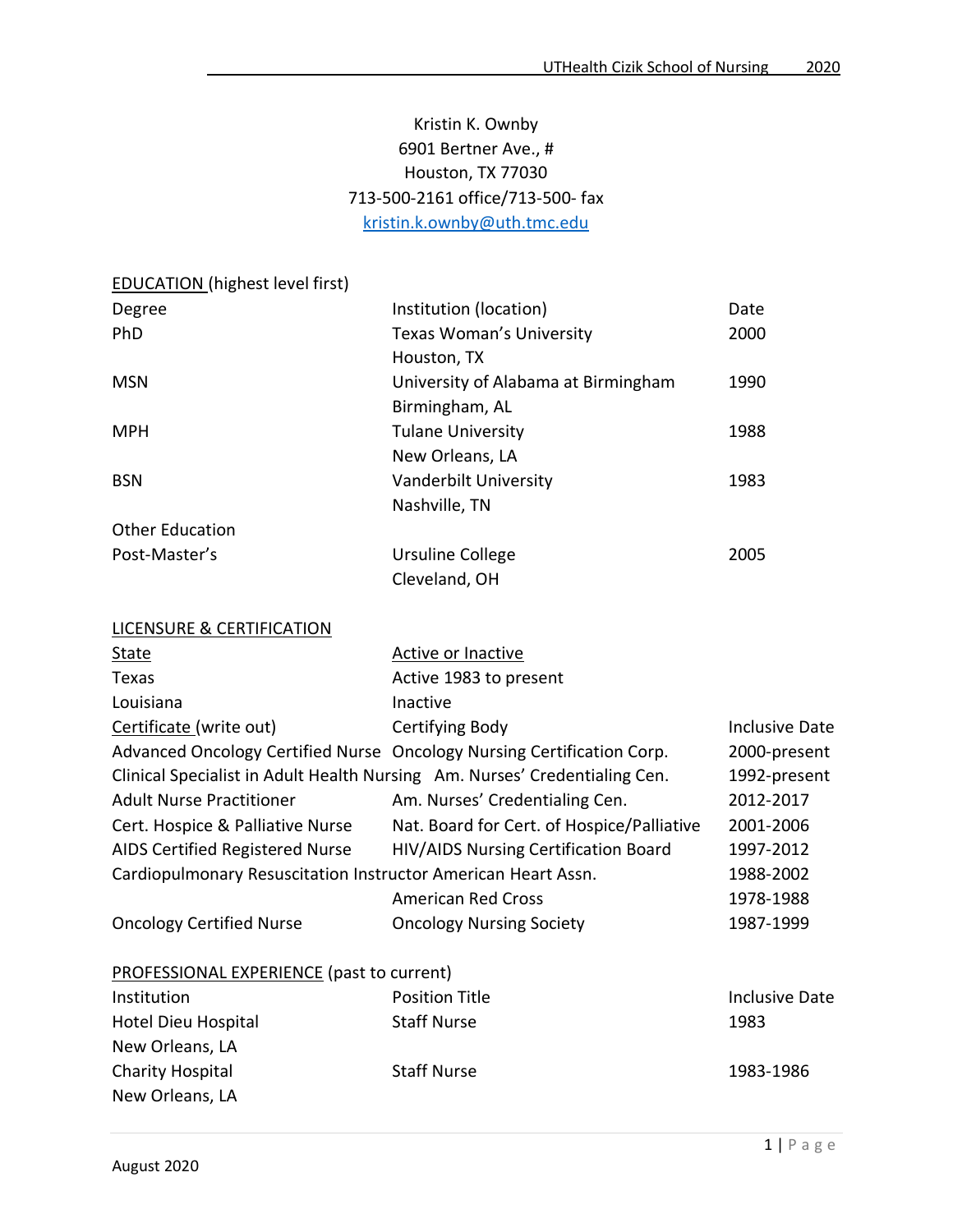| Clinical Management Assoc.       | Supervisory Nurse, Home Health               | 1986-1987    |
|----------------------------------|----------------------------------------------|--------------|
| New Orleans, LA                  |                                              |              |
| <b>Charity Hospital</b>          | <b>Staff Nurse</b>                           | 1988-1989    |
| New Orleans, LA                  |                                              |              |
| Sibley Memorial Hospital         | <b>Clinical Educator</b>                     | 1989-1990    |
| Washington, DC                   |                                              |              |
| National Institutes of Health    | <b>Research Study Coordinator</b>            | 1990-1992    |
| Bethesda, MD                     |                                              |              |
| <b>MD Anderson Cancer Center</b> | <b>Oncology Nurse Specialist</b>             | 1992-1993    |
| Houston, TX                      |                                              |              |
| <b>Texas Woman's University</b>  | Teaching Asst.                               | 1993-1996    |
| Houston, TX                      |                                              |              |
| Omega House Hospice              | Patient Care Team Leader                     | 1993-1998    |
| Houston, TX                      |                                              |              |
| <b>UTHealth</b>                  | <b>Adjunct Clinical Instructor</b>           | 1997-1999    |
| Houston, TX                      |                                              |              |
| Memorial Hermann Hospital        | <b>Clinical Educator</b>                     | 1999-2000    |
| Houston, TX                      |                                              |              |
| <b>UTHealth</b>                  | <b>Associate Professor, Clinical Nursing</b> | 2000-present |
| Houston, TX                      |                                              |              |

| HONORS & AWARDS (past to current)                               |                                 |         |
|-----------------------------------------------------------------|---------------------------------|---------|
| Award                                                           | <b>Awarding Organization</b>    | Date    |
| Inductee                                                        | Sigma Theta Tau                 | 1988    |
| Parry Scholarship                                               | <b>Texas Woman's University</b> | 4/1995  |
| Who's Who among Students in American<br>Universities & Colleges | Texas Woman's University        | 1/1997  |
| Roxane Pain Scholar Award                                       | Assn. of Nurses' in ADIS Care   | 11/1997 |
| John P. McGovern for Excellence in Teaching UTHealth            |                                 | 5/2003  |
| <b>Outstanding Performance in Nursing</b>                       | Texas Nurses' Assn.             | 10/2005 |
| John P. McGovern for Excellence in Teaching UTHealth            |                                 | 5/2016  |
| John P. McGovern for Excellence in Teaching UTHealth            |                                 | 5/2018  |

#### **GRANTS**

Research Grants (past to current) Title (No.), funding Agency, role (PI name), Amount, Dates (inclusive) Effects of Seated Exercise on Fatigue in Breast Cancer Patients, UTHealth Dean's Research Award, PI: J. Headley, \$2,400, 11/1998 Effects of Seated Exercise on Fatigue in Breast Cancer Patients, Oncology Nursing Foundation, PI: J. Headley, \$8,500, 3/1999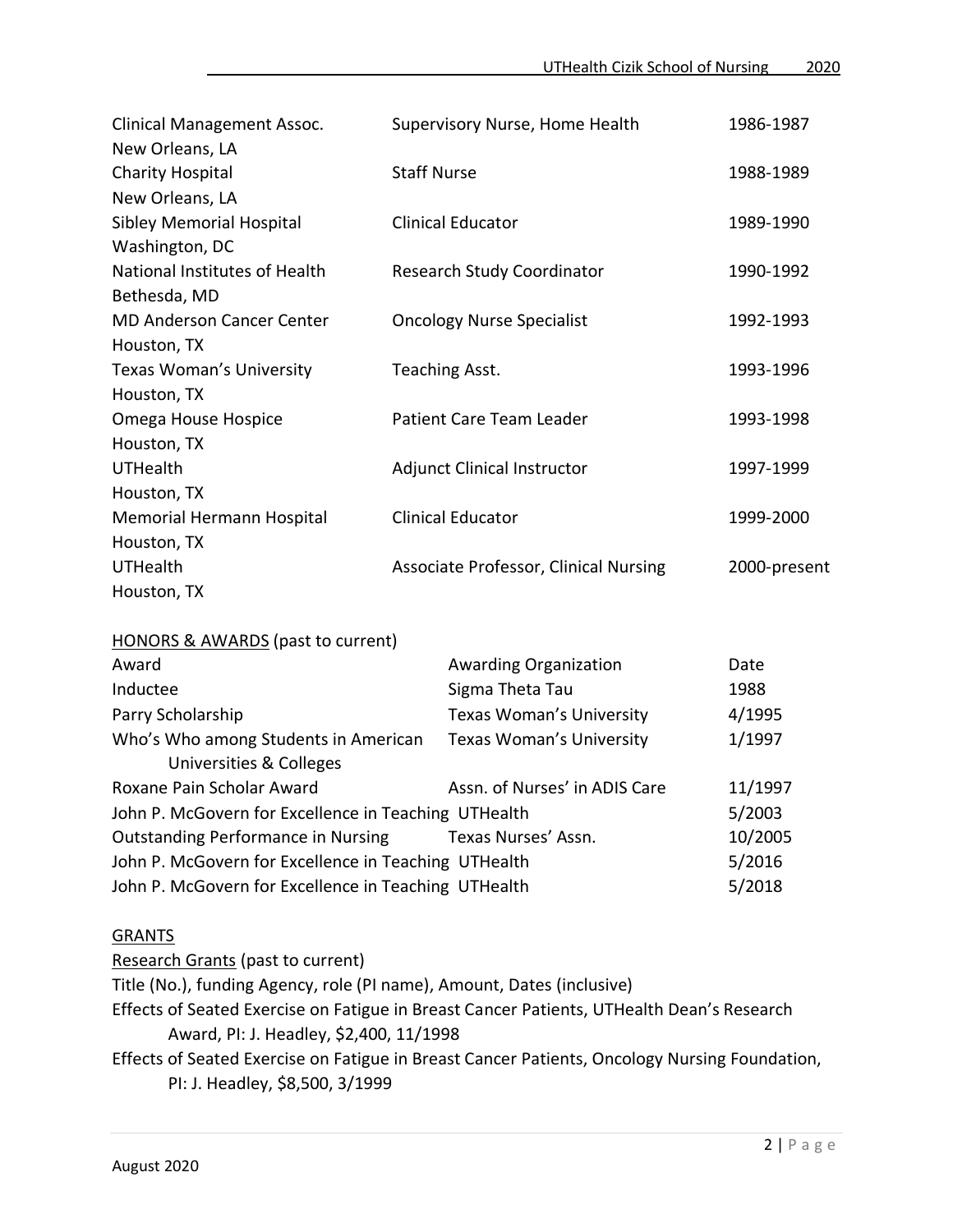- The Experiences of Persons with AIDS who suffer with Peripheral Neuropathic Pain, Houston Endowment, PI: K. Ownby, \$2,700, 1/2001
- Exploring Correlates of Fatigue in the PWA Using the MFI-20, Assn. of Nurses' in AIDS Care, PI: K. Ownby, \$5,000, 11/2001
- Exploring Correlates of Fatigue in HIV/AIDS, Hepatitis C (HCV) or Persons Co-Infected with HIV/AIDS Using the MFI-2-, Sigma Theta Tau Zeta Pi Chapter, PI: K. Ownby, \$2,000, 4/2002
- Biochemical Markers for Symptoms Management Research, ONS Foundation/Aventis Research Fellowship, PI: K. Ownby, \$13,700, 12/2003

Educational Grants (past to current)

Preparing Internships for Nurse Education (PINE), HRSA, PI: R. Schumann, \$263,364, 10/2003

- Baccalaureate and Graduate Nursing Education: An Innovative Collaboration, Texas Higher Education Coordinating Board, PI: R. Schumann, \$251,576, 12/2003
- Knowledge/Attitudes toward Palliative Care in a Skilled Nursing Facility, American Medical Director's Assn., PI: K. Reeve, \$5,800, 12/2003
- Workforce Increases in Nursing and Nursing Education: Excellence in Resource Collaboration, Texas Higher Education Coordinating Board, PI: R. Schumann, \$2,051,108, 2004
- Promoting a Successful Transition from Applicant to Registered Nurse, Texas Higher Education Coordinating Board, PI: K. Ownby, \$90,000, 4/2006
- Using digital Technology to Learn, Instruct, and Communicate, HRSA, PI: R. Schumann, \$747,217, 5/2008

## PUBLICATIONS

Peer Reviewed Publications (past to current – APA format, indicate if invited)

Authors, (Date), Title, Journal. Vol(#), pp.

- Allen, M. A., & Ownby, K. K. (1991). Tuberculosis: The other epidemic. *Journal of the Association of Nurse's in AIDS Care, 2*(4).
- Falloon, J., Lavelle, J., Ogata-Arakai, D., Byrne, A. Grazaiani, A., Morgan, A., et al. (1994). Pharmacokinetics and safety of weekly dapsone and dapsone plus pyrimethamine for prevention of pneumocytstis pneumonia. *Antimicrobial Agents and Chemotherapy, 38*(7), 1580-1587.
- Ownby, K. (1995). Management of the hematological manifestations of HIV and AIDS. *Journal of the Association of Nurse's in AIDS Care,* 6(4), 9-15.
- Ownby, K. (1997). New Herpes virus is associated with Kaposi's sarcoma. *HIV/AIDS Special Interest Group Newsletter Oncology Nursing Society, 8*(1), 1-2.
- Ownby, K. (1997). Guidelines for the management of ulcerated AlDS-related Kaposi's sarcoma lesions. *HIV/AIDS Special Interest Group Newsletter Oncology Nursing Society, 8*(1), 2.
- Cohen, M.Z., Easley, M. K., Ellis, C., Hughes, B., Ownby, K., Rashad, B. G., et al. (2003). Cancer pain management and the JCAHO's pain standards: An institutional challenge. *Journal of Pain and Symptom Management, 25*(6), 519-527.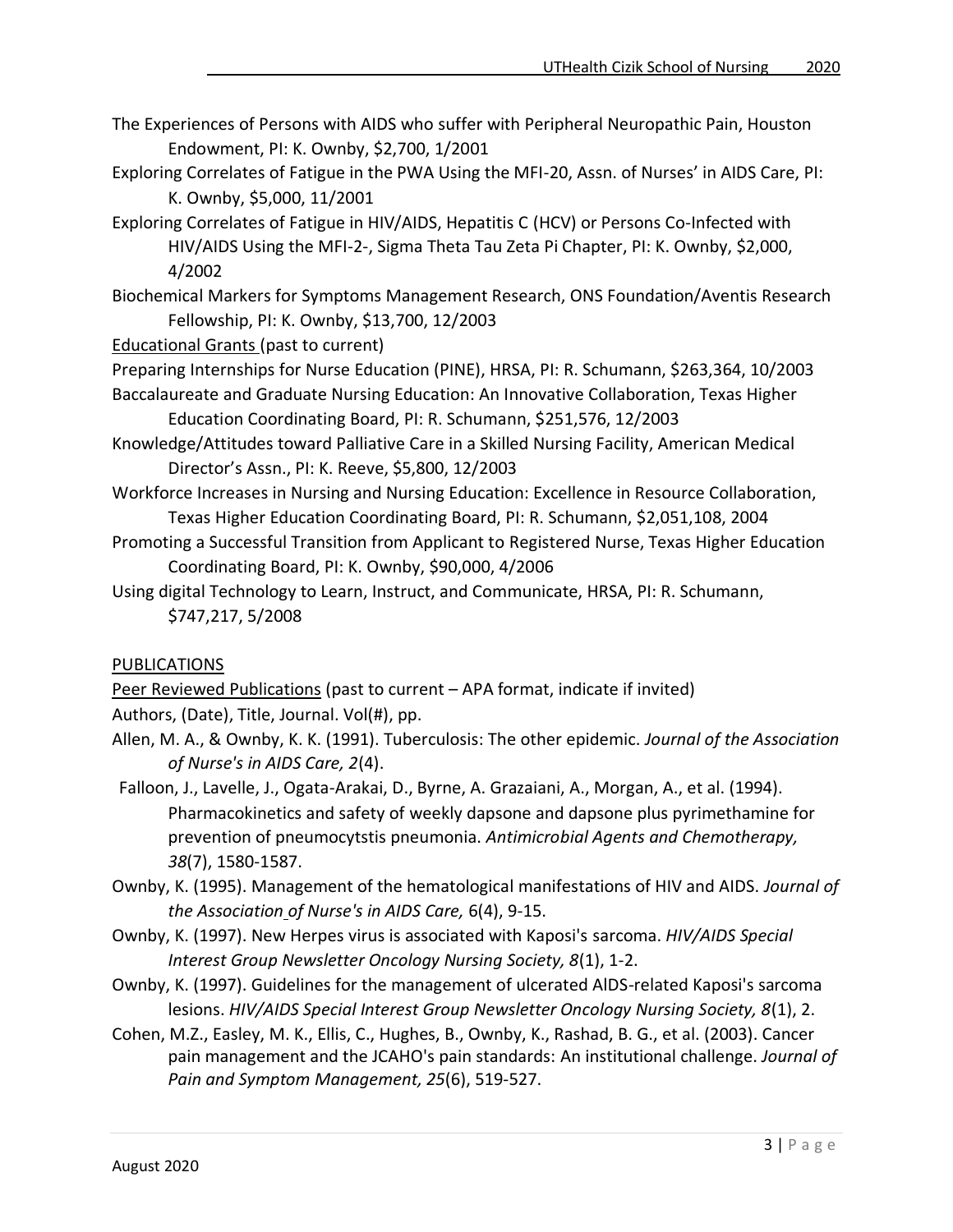- Ownby, K. (2003). Idiopathic thrombocytopenia purpura; Cryptosporidiosis; Isosporiasis; Thrombocytopenia. In C. Kirton (Ed.). *ANAC's Core Curriculum for HIV/AIDS Nursing.* Thousand Oaks, CA: Sage Publications.
- Headley, J.A., Ownby, K.K., & John, L.D. (2004). The effects of seated exercise on fatigue and quality of life in women with advanced breast cancer. *Oncology Nursing Forum, 31*(5), 977-983.
- Ownby, K. (2006). Effects of Ice Massage on Neuropathic Pain in PWAs. *Journal of the Association of Nurses in AIDS Care*. 17(5), 15-22.
- Ownby, K. (2006). Peripheral Neuropathy in PWAs. *ANACdotes, Newsletter for the Association of Nurses in AIDS Care.* 18(3), 7.
- Ownby, K. & Dune, L. (2007)."The processes by which persons with HIV-related peripheral neuropathy manage their symptoms: A qualitative study." *Journal of Pain and Symptom Management, 34(1)*, 48-59.
- Ownby, K., Schumann, R., Dune, L. and Kohne, D. (2012). A comparison of a traditional clinical experience to a precepted clinical experience for baccalaureate seeking nursing students in their second semester. *Nursing Research and Practice*. *doi: 10.1155/2012/276506*
- Obulaney, P.A., Madsen, L.T., Ownby, K. (2018). Human Papillomavirus in males. *Clinical Advisor.* Retrieved from [http://www.clinicaladvisor.com/features/human](http://www.clinicaladvisor.com/features/human-papillomavirus-in-males/article/712729/)[papillomavirus-in-males/article/712729/](http://www.clinicaladvisor.com/features/human-papillomavirus-in-males/article/712729/)
- Ownby, K. (2019). Use of the Distress Thermometer in clinical practice, *Journal of the Advanced Practitioner in Oncology; 10(2)* [doi.org/10.6004/jadpro.2019.10.2.7](https://doi.org/10.6004/jadpro.2019.10.2.7)

Books & Chapters (past to current)

- Authors, (Date), Chapter Title, (pp), Book editor, Book title, city, State: Publisher
- Ownby, K. (1994). *Therapeutic procedures in AIDS and HIV Infection.* In D.E. Grimes & R.M. Grimes, (Eds.), St. Louis: Mosby Year Book.
- Ownby, K., & Ragsdale, D. (1996). Functions and responses of the immune system. In S. Ruppert, J. Kernicki, & J. T. Dolan (Eds.), *Dolan's Critical Care Nursing: Clinical Management Through the Nursing Process*. Philadelphia: F.A. Davis Company.
- Ragsdale, D., & Ownby, K. (1996). Assessment of immunologic function. *In* S. Ruppert, J. Kernicki, & J.T. Dolan (Eds.), *Dolan's Critical Care Nursing: Clinical Management Through the Nursing Process.* Philadelphia: F.A. Davis Company.
- Ownby, K., (1996). Transmission of HIV. In K.M. Casey, F. Cohen, & A. Hughes (Eds.), *ANAC's Core Curriculum for HIV/AIDS Nursing.* Philadelphia: Nursecom.
- Ownby, K., & Ownby, J. (1998). Neurological complications of AIDS In M. Ropka & A. Williams, (Eds.), *Handbook of HIV Nursing and Symptom Management* . Jones & Bartlett Publishers.

*Health assessment online for Mosby's guide to physical examination* (2003). St. Louis: Mosby.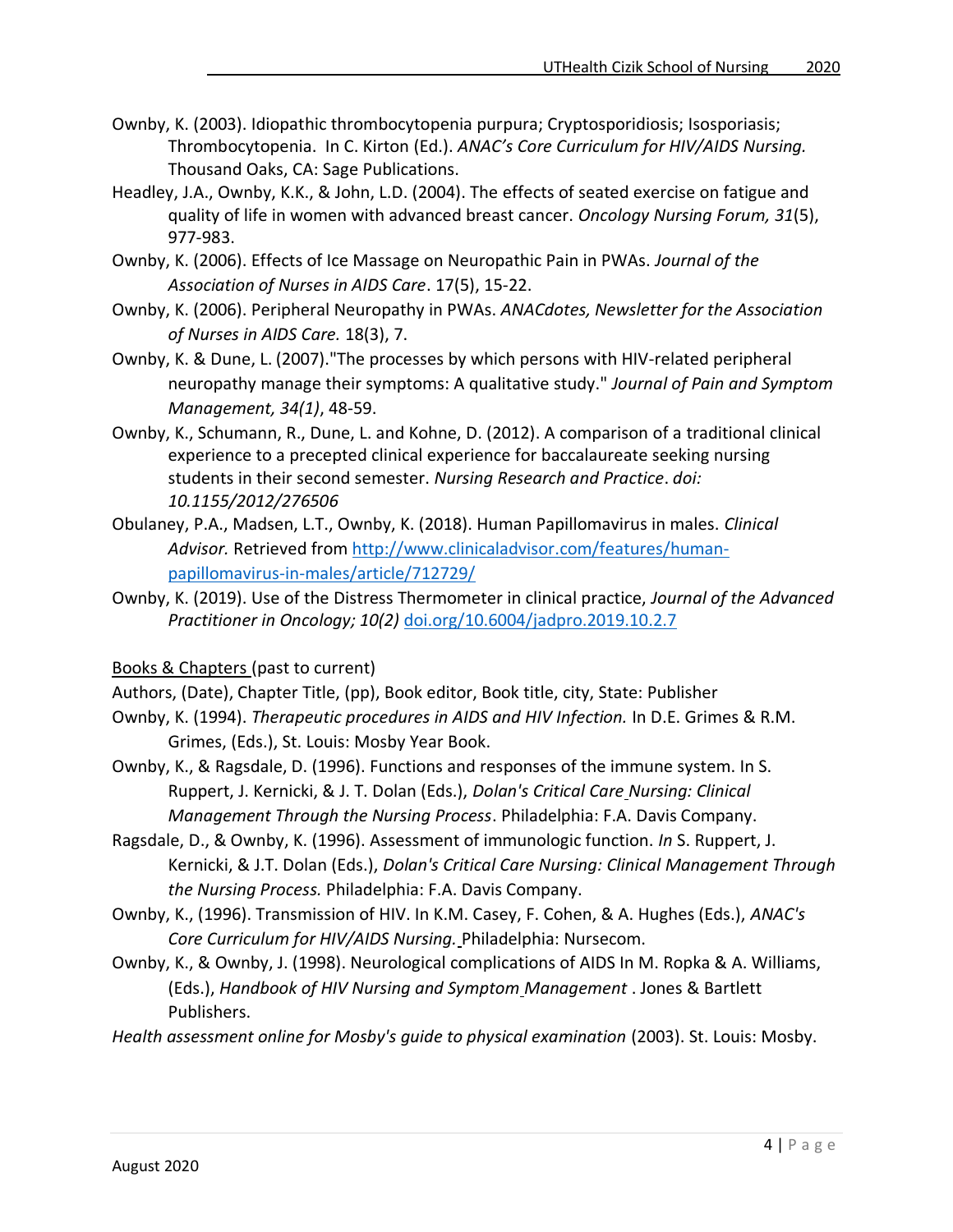- Ownby, K. (2003). Idiopathic thrombocytopenia purpura; Cryptosporidiosis; Isosporiasis; Thrombocytopenia. In *ANAC's Core Curriculum for HIV/AIDS Nursing* (C. Kirton, Ed.). Thousand Oaks, CA: Sage Publications.
- Obulaney, P. & Ownby, K. (2014). Stroke. In Camp-Sorrell, D. & Hawkins, R.A. (Ed.). *The Clinical Manual for Oncology Advanced Practice Nurse* (3th Ed.). Pittsburgh, PA: Oncology Nursing Society.
- Obulaney, P. & Ownby, K.K. (2015). Systemic Disorders Guidelines. In J. C. Cash & C.A. Glass (Eds.), *Adult Gerontology Practice Guidelines* (2nd Ed.). New York, NY: Springer.
- Obulaney, P., Ownby, K.K., & Byram, B. (2019). Systemic Disorders Guidelines. In J. C. Cash & C.A. Glass (Eds.), *Adult Gerontology Practice Guidelines* (2nd Ed.). New York, NY: Springer.
- Obulaney, P. & Ownby, K. (2021). Stroke. In Camp-Sorrell, D. & Hawkins, R.A. (Ed.). *The Clinical Manual for Oncology Advanced Practice Nurse* (4<sup>th</sup> Ed.) (in progress). Pittsburgh, PA: Oncology Nursing Society (In Press)

### PRESENTATIONS

International (past to current)

- Falloon, J., et al. (7/19952), Pharmacokinetics of Oral 566C80 in AIDS. VIII International Conference on AIDS/III STD World Congress. Amsterdam, The Netherlands, Poster.
- Ownby, K.K. (11/2000), The effects of ice massage therapy on Peripheral Neuropathic pain and sleep quality in persons with AIDS"; 13<sup>th</sup> Annual Association of Nurses in AIDS Care Conference, San Juan, Puerto Rico, Poster.
- Ownby, K.K. (11/2000), Psychometric properties of the Richards-Campbell Sleep Questionnaire in PWAs with Peripheral Neuropathy; 13<sup>th</sup> Annual Association of Nurses in AIDS Care Conference, San Juan, Puerto Rico, Poster.

National (past to current)

- Ownby, K.K., & Decker, M.R. (11/1991), Increased incidence of Human Papilloma Virus and cervical cancer in women with HIV/AIDS, 4th Annual Conference for the Association of Nurses in AIDS Care. Poster
- Ownby, K.K. 11/1991) Myelosuppression in the patient with AIDS and the implications for nursing interventions. 4<sup>th</sup> Annual Conference for the Association of Nurses in AIDS Care, Podium
- Ownby, K.K., & Allen, M.A. (3/1992), Wasting away: The complications of malnutrition in the patient with HIV infection and the implications for nursing assessment and intervention. 1992 National Nursing Conference on Chronic Illness, National Institutes of Health, Bethesda, MD., Poster.
- Ownby, K.K. (1992). Comparing and contrasting the causes of myelosuppression between the patient with cancer and the patient with AIDS"; Oncology Nursing Society Congress, San Diego, CA. Poster
- MacGregor, et al. (10/1992), Weekly Dapsone and Dapsone/Pyrimethamine for PCP Prophylaxis. Infectious Diseases Society of America. Anaheim, CA. Poster.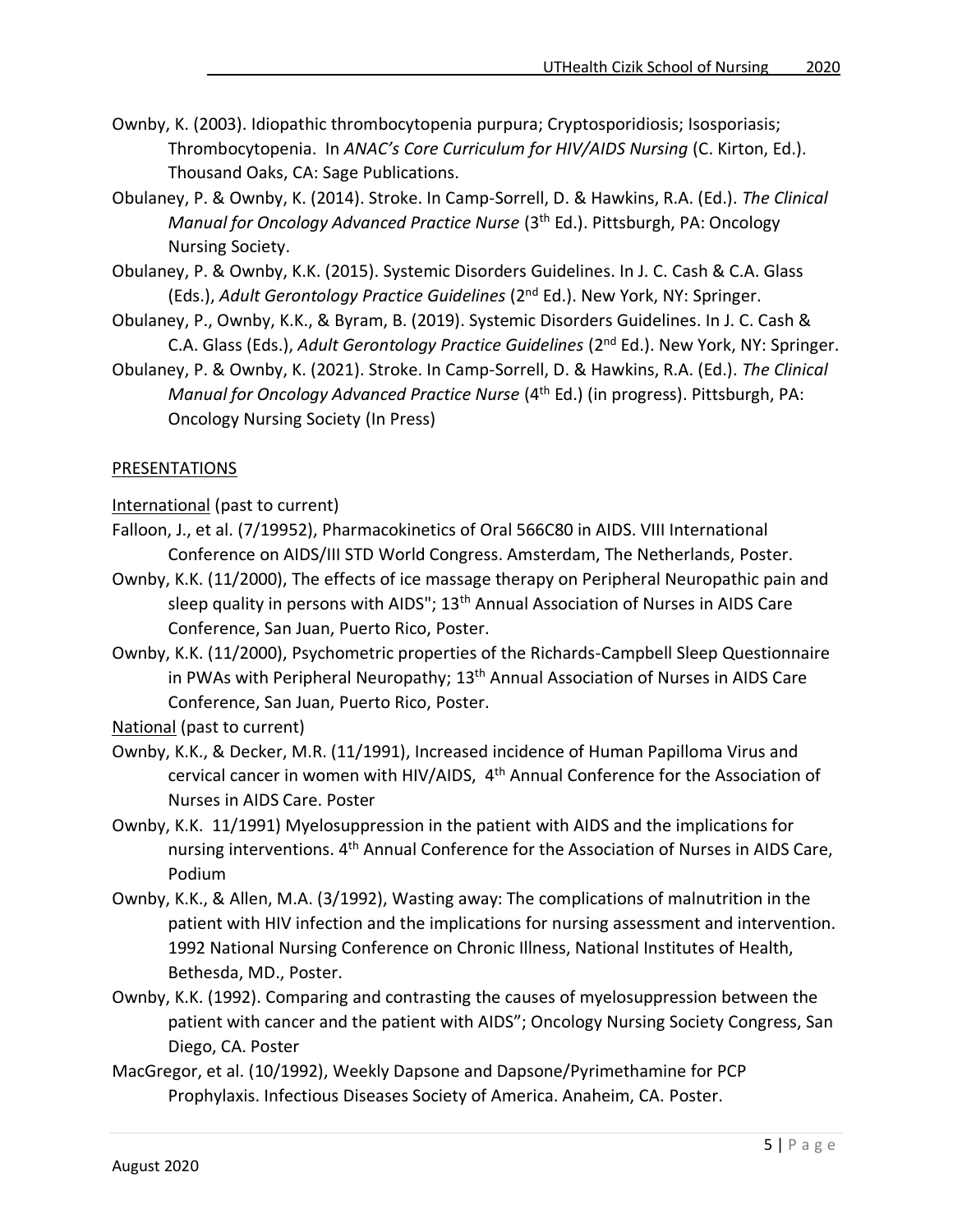- Ownby, K.K. (11/1992), Empowering patients: The nurse's role as an advocate for advanced directives" 5th Annual Conference for the Association of Nurses in AIDS Care; Oral.
- Ownby, K.K., & Allen, M.A. (11/1992), Wasting away: The complications of malnutrition in the patient with HIV infection and the implications for nursing assessment and intervention"; 5<sup>th</sup> Annual Conference for the Association of Nurses in AIDS Care; Poster.
- Allen, M.A., & Ownby, K.K. (11/1992), Prevention of Tuberculosis transmission: How does your facility measure up?. Poster presentation of the 5<sup>th</sup> Annual Conference of the Association of Nurses in AIDS Care; Poster.
- Przepiorka, D., Ippoliti, C., Ownby, K., Giralt, S., Van Besien, R., et al. (12/1992), A Phase I Study of High Dose Thiotepa, Busulfan, and Cyclophosphamide with Allogeneic Marrow Transplantation. Thirty-Fourth Annual Meeting of the American Society of Hematology, Poster
- Ownby, K.K. (3/1993), Social support, hope and self-esteem in the adult cancer patient. Oncology & HIV '93: Advancing the Frontiers of Nursing. Sponsored by the Medical College of Pennsylvania. Poster.
- Ownby, K. K., & Baird, B.F. (5/1993), The use of antiviral agents to prevent and treat Cytomegalovirus infection in patients who have received an Allogeneic Bone Marrow Transplant". Oncology Nursing Society Meeting, Orlando, FL. Poster.
- Ownby, K.K. (11/1994), Sleep deprivation related to peripheral neuropathic pain as perceived by the patient with AIDS. 7<sup>th</sup> Annual Conference of the Association of Nurses in AIDS Care, Poster.
- Ownby, K.K. (11/1996), The effects of ice massage therapy on Peripheral Neuropathic pain and sleep in persons with AIDS: A pilot study. 9<sup>th</sup> Annual Conference of the Association of Nurses in AIDS Care; Poster.
- Ownby, K.K., & Stacy, S. (11/1998), Scabies in an inpatient hospice dedicated to persons with AIDS: Identification, management, and prevention. 11<sup>th</sup> Annual ANAC Conference, poster.
- Ownby, K.K. (2/2001), The effects of ice massage therapy on Peripheral Neuropathic pain and sleep quality in persons with AIDS"; 6<sup>th</sup> National Conference on Cancer Nursing Research, Oncology Nursing Society, Ponte Vedra, FL., Podium.
- Headley, J., Ownby, K. & John, L. (2/2001), A pilot study of the effects of seated exercise on fatigue and quality of life in breast cancer patients, 6<sup>th</sup> National Conference on Cancer Nursing Research, Oncology Nursing Society, Ponte Verde, FL., Poster.
- Ownby, K.K. (5/2001), The effects of ice massage therapy on Peripheral Neuropathic pain and sleep quality in persons with AIDS"; 26<sup>th</sup> Annual Oncology Nursing Society Congress, San Diego, CA, Poster.
- Headley, J., Ownby, K. & John, L. (5/2001), A pilot study of the effects of seated exercise on fatigue and quality of life in breast cancer patients." 26<sup>th</sup> Annual Oncology Nursing Society Congress, San Diego, CA, Poster.
- Headley, J., Ownby, K., & John, L. (2/2003), The effects of seated exercise on fatigue and quality of life in breast cancer patients. 7<sup>th</sup> National Conference on Cancer Nursing Research,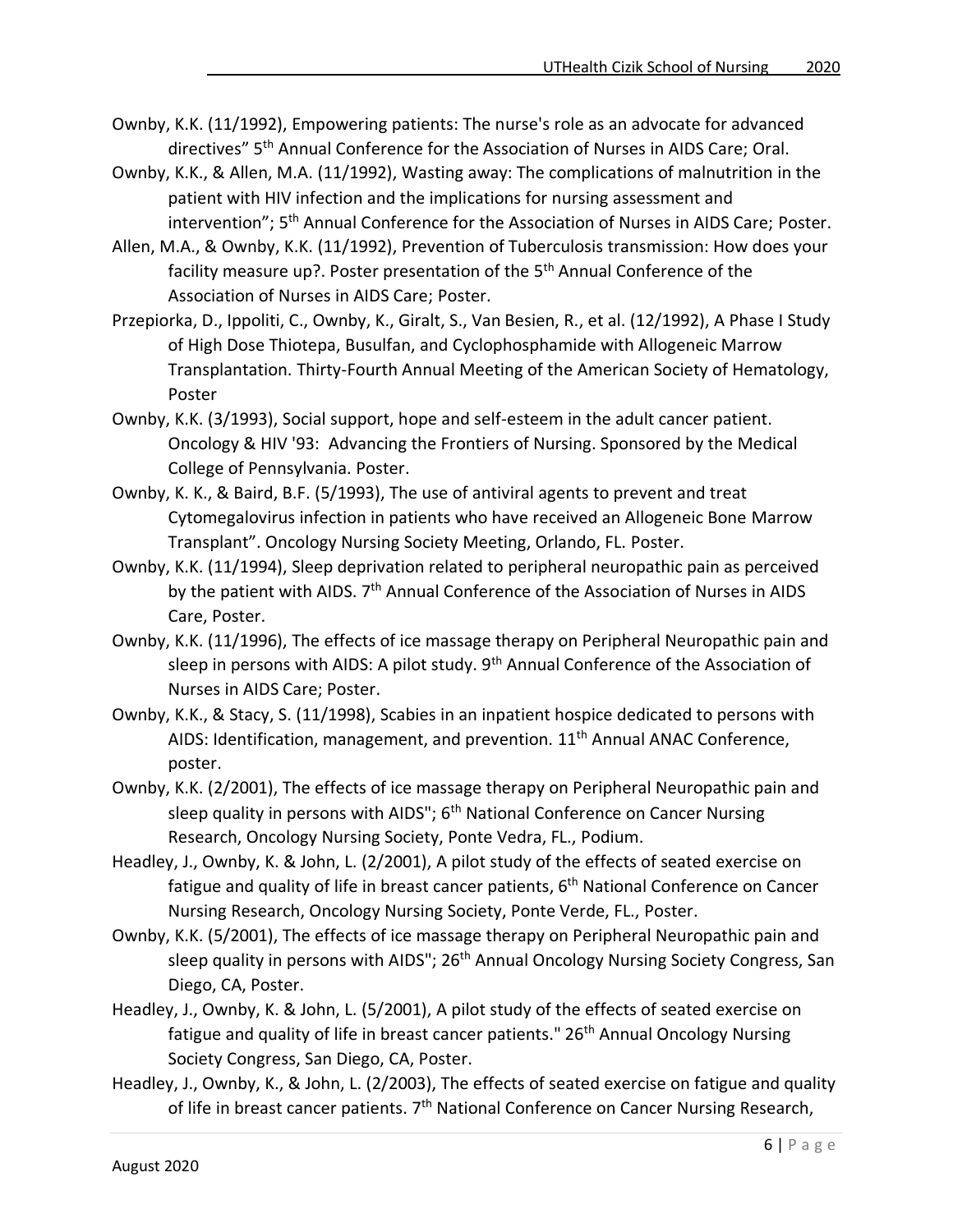San Diego, CA, Poster.

- Ownby, K.K., & Dune, L.S. (4/2004), Exploring the mystery: Forming a substantive theory for Peripheral Neuropathic pain in AIDS Patients", 29<sup>th</sup> Annual Oncology Nursing Society Congress, Anaheim, CA, Poster.
- Ownby, K.K., Mahoney, J.S., Clark, C.H., & Smith, A. (11/2004), Exploring correlates of fatigue in HIV/AIDS using the MFI-20: An interim data analysis" 17<sup>th</sup> Annual ANAC Conference, New Orleans, LA, Poster.
- Ownby, K.K., & Dune, L.S. (11/2004), Exploring the mystery: Forming a substantive theory for Peripheral Neuropathy pain in AIDS patients" 17<sup>th</sup> Annual ANAC Conference, New Orleans, LA, Poster.
- Ownby, K.K., Madsen, L., Eloi, H., & Lyons, M. (11/2018). Virtual Simulation as an Adjunct Training Tool in Undergraduate Nursing Education. AACN's Baccalaureate Education Conference, New Orleans, LA, Poster

Regional/State (past to current)

- Headley, J., Ownby, K., & John, L. (1/2007), The effects of seated exercise on fatigue and quality of life in breast cancer patients. Southern Nursing Research Society 18<sup>th</sup> Annual Conference, Poster.
- McNeill, J., Ownby, K., Walter, N, Espinosa, L., Portwood, J., & Rigas, M. (1/2207), Attitudes towards Palliative Care in a Hospital Setting: An Interim Analysis. Alpha Delta Chapter, Sigma Theta Tau Research Day, San Antonio, Texas, Poster.
- Ownby, K., McNeill, J., Walter, N., Wilson, P., Espinosa, L, Eggers, J., & Rigas, M. (2/2007), Attitudes and Knowledge towards Palliative Care in a Hospital Setting: An Interim Analysis. 21<sup>st</sup> Annual Conference, Southern Nursing Research Society, Galveston, Texas, Poster.
- Ownby, K., Schumann, R., Dune, L., & Kohne, D. (2/2007), A Comparison of Traditional Clinical Experience vs. Precepted Clinical Experience for Students in their Second Semester Medical-Surgical Course. 21<sup>st</sup> Annual Conference, Southern Nursing Research Society, Galveston, Texas, Poster.
- Schumann, R., Ownby, K., Dune, L., & Kohne, D. (2/2007), Being a Nurse in a Precepted Clinical Group: Qualitative Findings. 21<sup>st</sup> Annual Conference, Southern Nursing Research Society, Galveston, Texas, Poster.
- Dune, L., Schumann, R., Ownby, K., Kohne, D., & Carraway, A. (2/2007), Precepting Undergraduate Nursing Student's: The Nurses Perspective. 21<sup>st</sup> Annual Conference, Southern Nursing Research Society, Galveston, Texas, Poster.
- Otto, D., Schumann, R., & Ownby, K. (10/2008), Implementation of an Honors Program with an Emphasis on Developing the Research Process. Advances in Teaching & Learning Regional Conference. Houston, Texas. Poster.
- Broxson, A., Williams, L., Mendoza, T., Tamayo, G., Ownby, K., & McNeill, J. (4/2009), Cancer Pain Management: A Feasibility Study of Multisite Nursing Collaborative Research. 34<sup>th</sup> Annual Oncology Nursing Society Congress, San Antonio, TX, Poster.
- Obulaney, P., Madsen, I., & Ownby, K. (9/2018), Breaking down Barriers to HPV Vaccination, Texas Nurse Practitioners' 30<sup>th</sup> Annual Conference, Dallas, TX, Poster.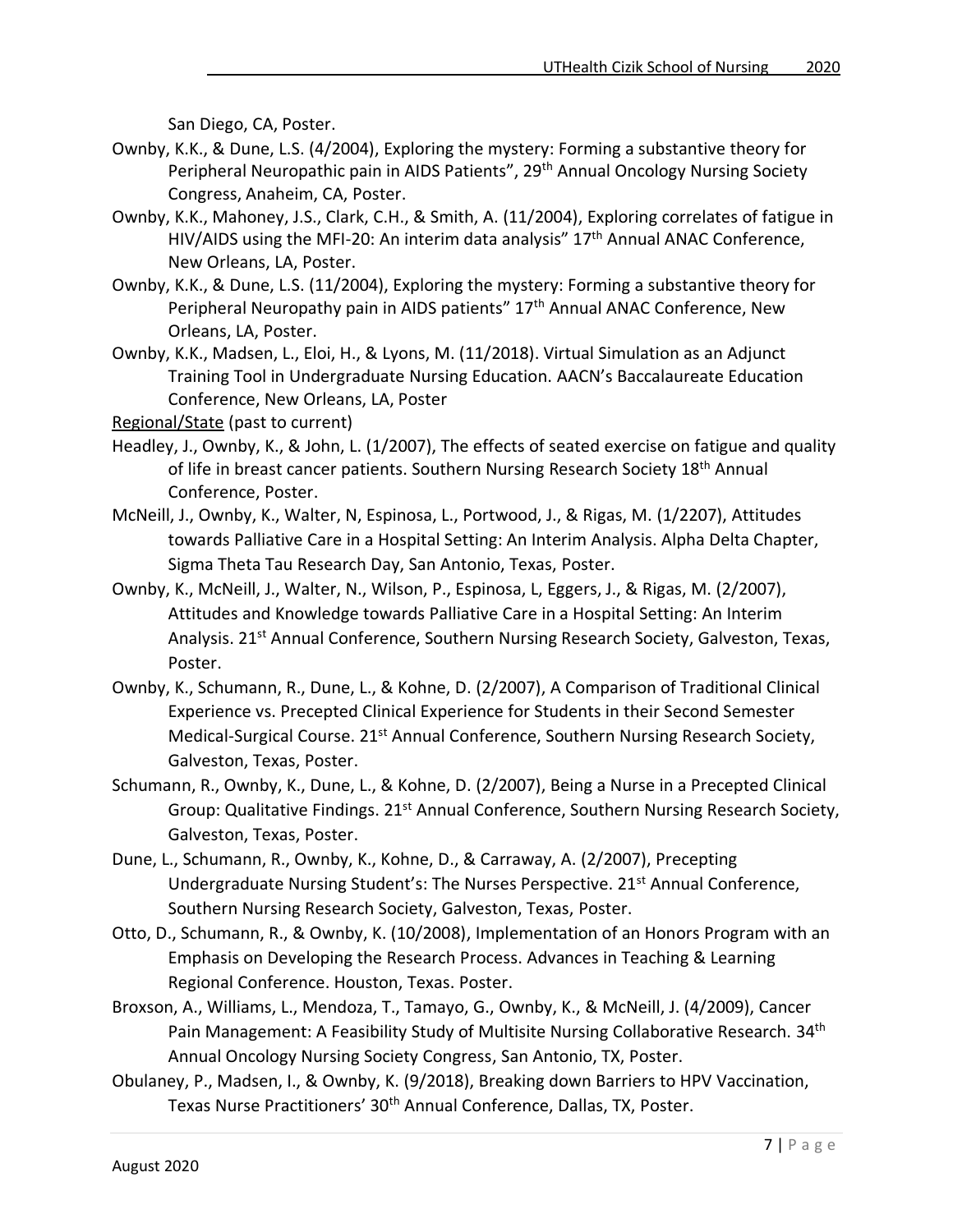- Ownby, K. & Madsen, L. (9/2020). Strategies to Increase HPV Vaccination Rates and Decrease Long Term Cancer Risk. ONS Bridge Virtual Conference. Poster.
- Madsen, L. & Ownby, K. (9/2020). Screening for Intimate Partner Violence (IPV) in Cancer Patients. ONS Bridge Virtual Conference. Poster.
- Ownby, K., Ramaswamy, P., Lyons, M., & Landry, K. (2/2021). The Use of Clinical Simulation to Teach Intraprofessional Collaboration. Kenneth Shine MD Academy of Health Science Education Innovation Conference. Virtual Conference. Poster

Local (past to current)

- Ownby, K.K. (3/2001), The effects of ice massage therapy on Peripheral Neuropathic pain and sleep quality in persons with AIDS"; American Society of Pain Management Nurses, Houston, Texas, Podium.
- Cohen, M.Z., Easley, M. K., Ellis, C, Hughes, B., Ownby, K., Rashad, B. G., et al. (1/2002), Cancer pain management: use of JCAHO's New Pain Standards. 3<sup>rd</sup> Annual Southern States Knowledge in Nursing Conference, The University of Texas Medical Branch at Galveston, Galveston, Texas. Poster.
- Cohen, M.Z., Easley, M. K., Ellis, C., Hughes, B., Ownby, K., Rashad, B. G., et al. (110/2002), Cancer pain management: Use of JCAHO's New Pain Standards. 8<sup>th</sup> Annual UT Houston Research Day, The University of Texas Health Science Center at Houston, Houston, TX, Poster.
- Smith, A., Ownby, K. K, Mahoney, J. S., & Clark, C. H. (11/2003), Exploring correlates of fatigue in HIV/AIDS using MFI-20: An interim data analysis", 9th Annual Research Day, The University of Texas Health Science Center at Houston, Poster.
- Portwood, J., Rigas, M., McNeill, J., Ownby, K., & Walter, N. (3/2006), Attitudes towards Palliative Care in a Hospital Setting: An Interim Analysis. MD Anderson Cancer Nursing Symposium, Poster.
- Dune, L., Kohne, D., Ownby, K., & Schumann, R. (5/2006), Being a Student Nurse in a Precepted Clinical Group: Qualitative and Quantitative Findings. Advances in Teaching and Learning, Houston, TX., Poster.
- Portwood, J., Rigas, M., McNeill, J., Ownby, K., & Walter, N, Espinosa, L. (10/2006), Attitudes and Knowledge towards Palliative Care in a Hospital Setting: An Interim Analysis. 10<sup>th</sup> Annual Interdisciplinary Approach to Symptom Control, Palliative, and Hospice Care, MD Anderson Cancer Center, Poster.
- Ownby, K., Schumann, R., Dune, L., & Kohne, D. (4/2007), Being a Student Nurse in a Precepted Clinical Group: Quantitative Findings. Student Success Conference: Promoting a Successful Transition from Applicant to Registered Nurse. Houston, Texas, Poster.
- Garner, A., Nicholson, J., Otto, D., & Ownby, K. (10/2008), The Impact of the Texas Advanced Directives on Registered Nurses Caring for Infants and Children at the End of Life: A Pilot Study. 12<sup>th</sup> Annual Interdisciplinary Approach to Symptom Control, Palliative, and Hospice Care, MD Anderson Cancer Center, Poster.
- Reeve, K., Bailes, B. & Ownby, K. (10/2008), Barriers to Implementing End of Life Care in the Nursing Home Setting. 12th Annual Interdisciplinary Approach to Symptom Control, Palliative, and Hospice Care, MD Anderson Cancer Center, Poster.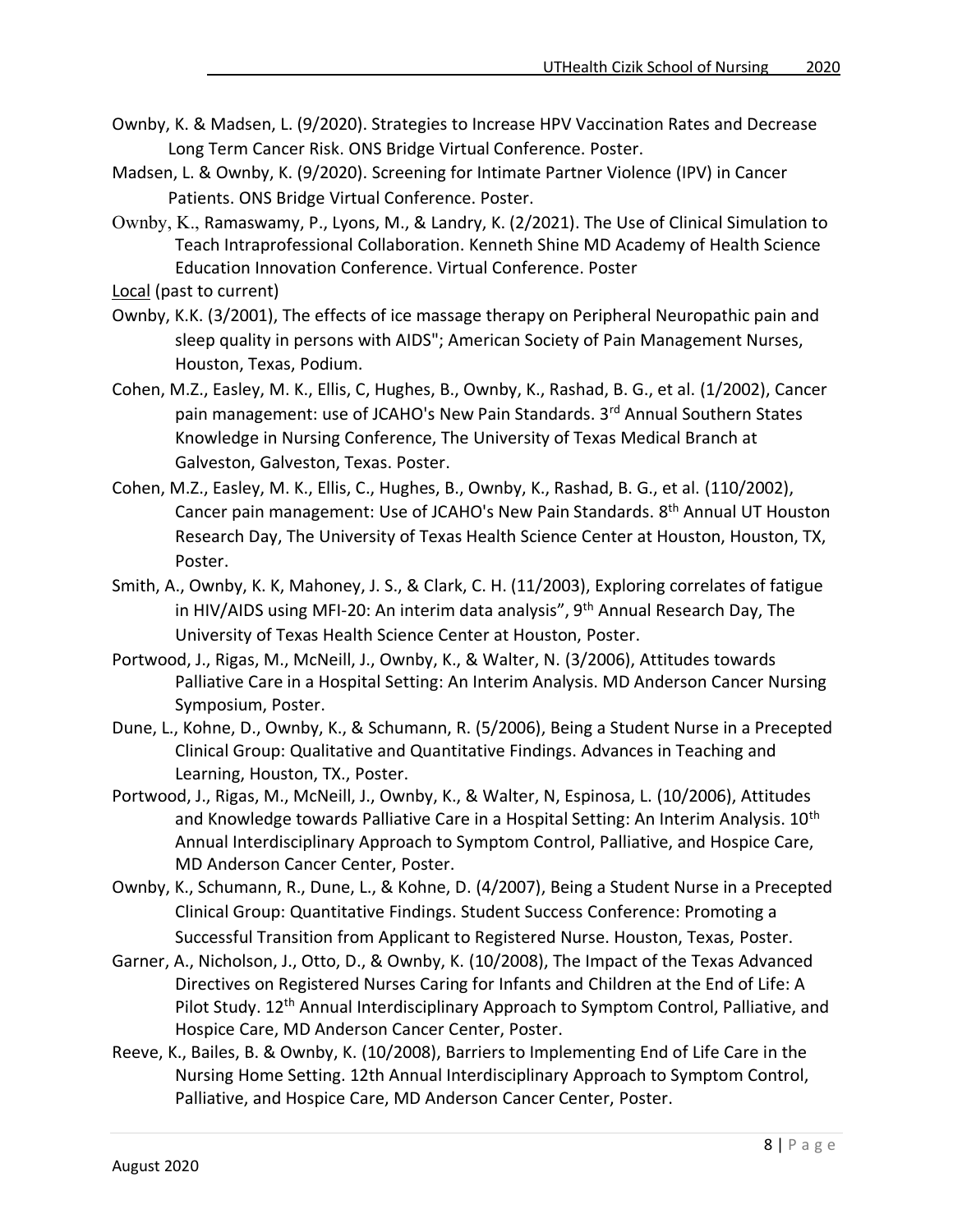- Ramaswamy, P., Ownby, K., Lyons, M., & Landry, K. (5/2021). The Use of Clinical Simulation to Teach Intraprofessional Collaboration. 2021 TEACH-S Educational Symposium, MD Anderson Cancer Center, Virtual Conference, Poster.
- Ramaswamy, P., Ownby, K., Lyons, M., & Landry, K. (5/2021). Developing Faculty to Facilitate and Evaluate Intra-Professional Clinical Simulation. TEACH-S Educational Symposium, MD Anderson Cancer Center. Virtual Conference, Poster.

#### PROFESSIONAL SERVICE

| Consultations (past to current)                           |                                                                    |                        |
|-----------------------------------------------------------|--------------------------------------------------------------------|------------------------|
| Journal of the Assn. of Nurses in AIDS Care Peer Reviewer |                                                                    | 1995-1998<br>2007-2018 |
| <b>Editoral Boards/Panels (past to current)</b>           |                                                                    |                        |
| Journal of the Assn. of Nurses in AIDS Care Board         |                                                                    | 1993-1995              |
|                                                           | Professional Organizations, Study Sections, etc. (past to current) |                        |
| Organization<br><b>Dates</b>                              | Role                                                               | Inclusive              |
| <b>Oncology Nursing Society</b>                           | Member                                                             | 1984-present           |
|                                                           | Program Committee                                                  | 1987-1998              |
|                                                           | Secretary                                                          | 1988-1989              |
|                                                           | Member, Cont. Ed. Approval Com.                                    | 1990-present           |
|                                                           | Coor. Special Interest Group for HIV/AIDS                          | 1996-1999              |
|                                                           | Item writer                                                        | 1997                   |
|                                                           | Coor. Instruct. Session 1997 Fall Institute                        | 1997                   |
|                                                           | Coor. Instruct. Session 1998 Fall Institute                        | 1998                   |
|                                                           | Secretary                                                          | 2000-2001              |
|                                                           | Ad hoc Com. for AOCN passing score 2001                            |                        |
|                                                           | <b>Small Grant Reviewer</b>                                        | 2003, 2010             |
|                                                           | <b>Congress Abstract Reviewer</b>                                  | 2018-present           |
| Assn. of Nurses in AIDS Care                              | Member                                                             | 1990-present           |
|                                                           | Secretary, Houston Chapter                                         | 1992-1993              |
|                                                           | President-elect, Houston Chapter                                   | 1994-1995              |
|                                                           | Member, Education Advisory Council                                 | 1995-2000              |
|                                                           | President, Houston Chapter                                         | 1996-1997              |
|                                                           | Director at large, Ad hoc Com recertification criteria             |                        |
|                                                           |                                                                    | 1997-1999              |
|                                                           | Chairman, Education Advisory Council                               | 1998-1999              |
|                                                           | <b>Abstract Review Coor.</b>                                       | 2005-2014              |